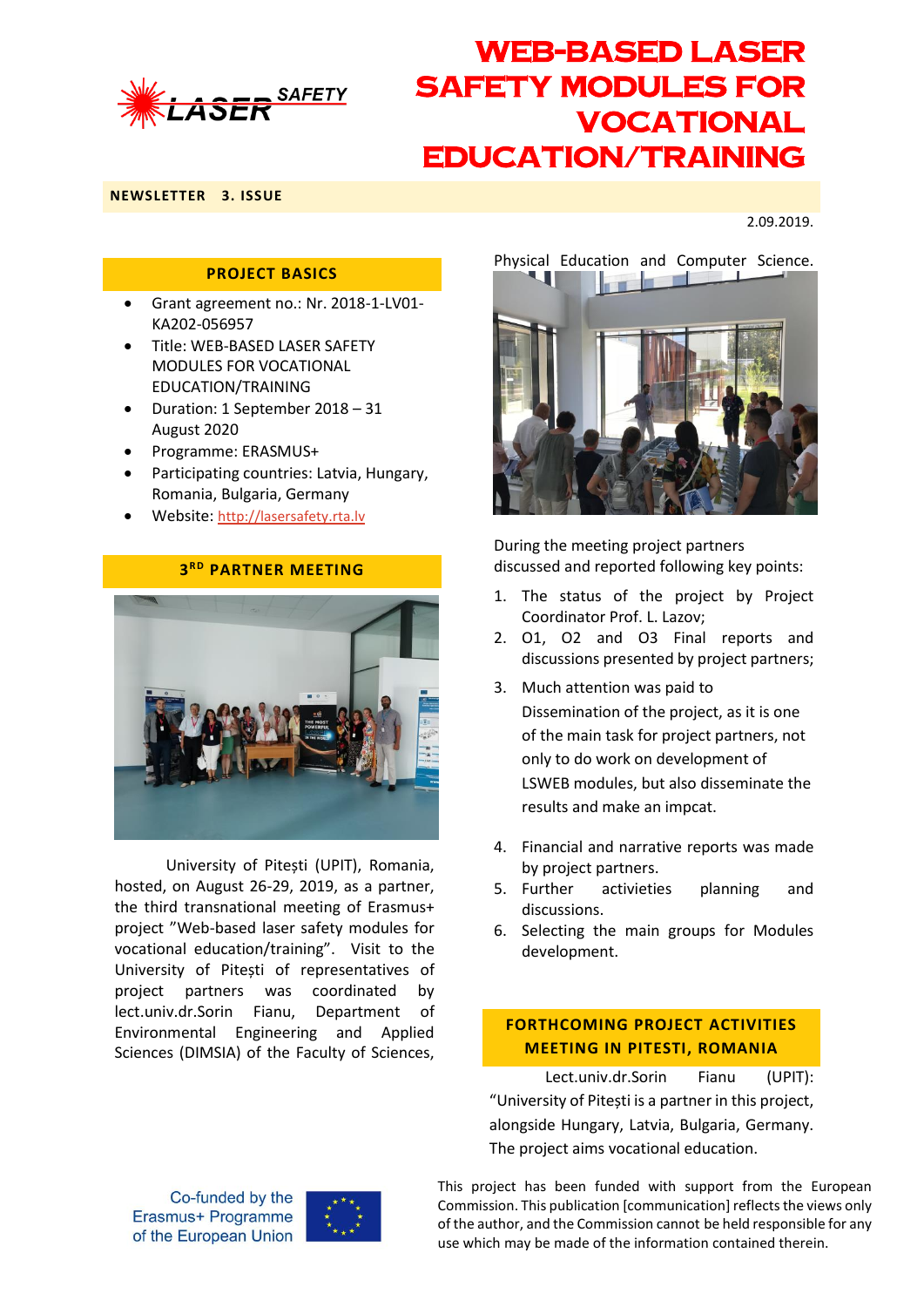

**NEWSLETTER 3. ISSUE**

02.09.2019.



We will develop a web platform that will contain a course consisting of three modules, to train staff working in the laser field, in order to improve their knowledge about safety of laser use".



Prof.Lyubomir Lazov, representative of project coordinator, Rezekne Akademy of Technologies (Latvia): "Significant advances in laser technology have been registered in all the countries of the European Union over the last 15 years, which is why we chose this project topic. The modules we will develop will be on the Moodle platform, which allows access to everyone who wants to deepen their knowledge in the field of laser safety.

Project runs in Germany, Latvia, Bulgaria and Romania. We develop modules in the national languages of the partner countries, but the project is not necessarily just for these countries. We thank the University of Pitești for hosting the third meeting and we hope will continue to collaborate after the end of the project".

The third transnational meeting of the project, held at the University of Pitesti, Romania, ended with a visit to ELI-NP (Extreme Light Infrastructure - Nuclear Physics) site in Măgurele, where representatives of the project partners visited the laboratories of the Institute and were briefed on the infrastructure of the most powerful laser in the world. Partners were also provided with information on safety rules in the use of lasers, which apply within the ELI-NP. relevant choice of e-learning environment for training of target groups.



This project has been funded with support from the European Commission. This publication [communication] reflects the views only of the author, and the Commission cannot be held responsible for any use which may be made of the information contained therein.

Co-funded by the Erasmus+ Programme of the European Union

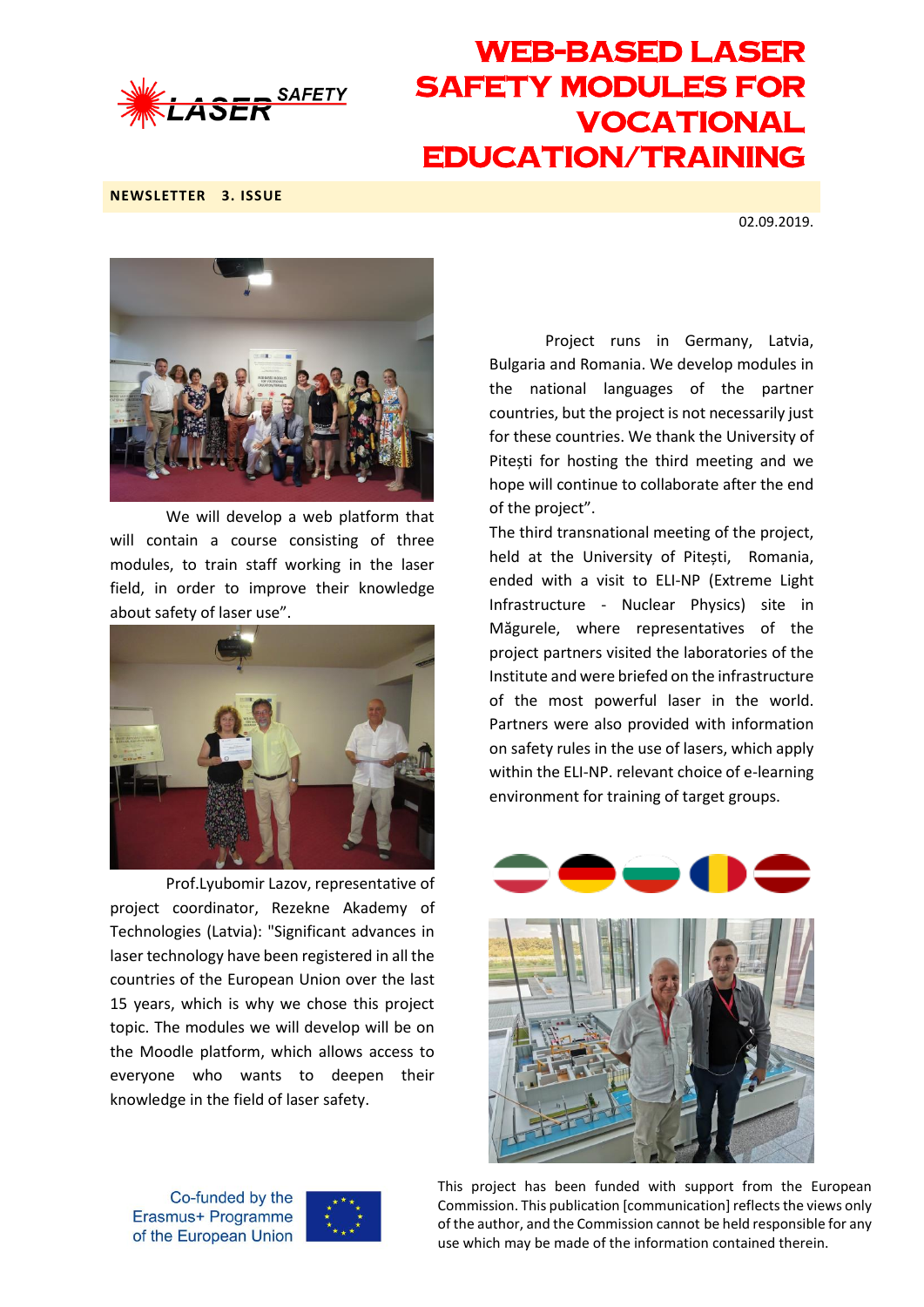

**NEWSLETTER 3. ISSUE**

02.09.2019.

*Source: <https://www.agoda.com/city/pitesti-ro.html?cid=-218>*



*During meeting participants had the opportunity to get acquainted with the sights of the city Pitesti.*

#### **PARTNERS:**

**PROJECT COORDINATOR:** Rezekne academy of Technologies **CONTACT:** Prof. Lybomir Lazov, E-mail: lyubomir.lazov@rta.lv

- Rezeknes Tehnologiju akademija, Latvia;
- Veda Consult, Bulgaria;
- European Center for Education, Science and Innovation, Bulgaria;
- iTStudy Hungary Számítástechnikai Oktató- és Kutatóközpont Kft., Hungary;
- University of Ruse Angel Kanchev, Bulgaria;
- SWA Bildungsakademie GmbH, Germany;
- Universitatea Din Pitesti, Romania.



Co-funded by the Erasmus+ Programme of the European Union



This project has been funded with support from the European Commission. This publication [communication] reflects the views only of the author, and the Commission cannot be held responsible for any use which may be made of the information contained therein.